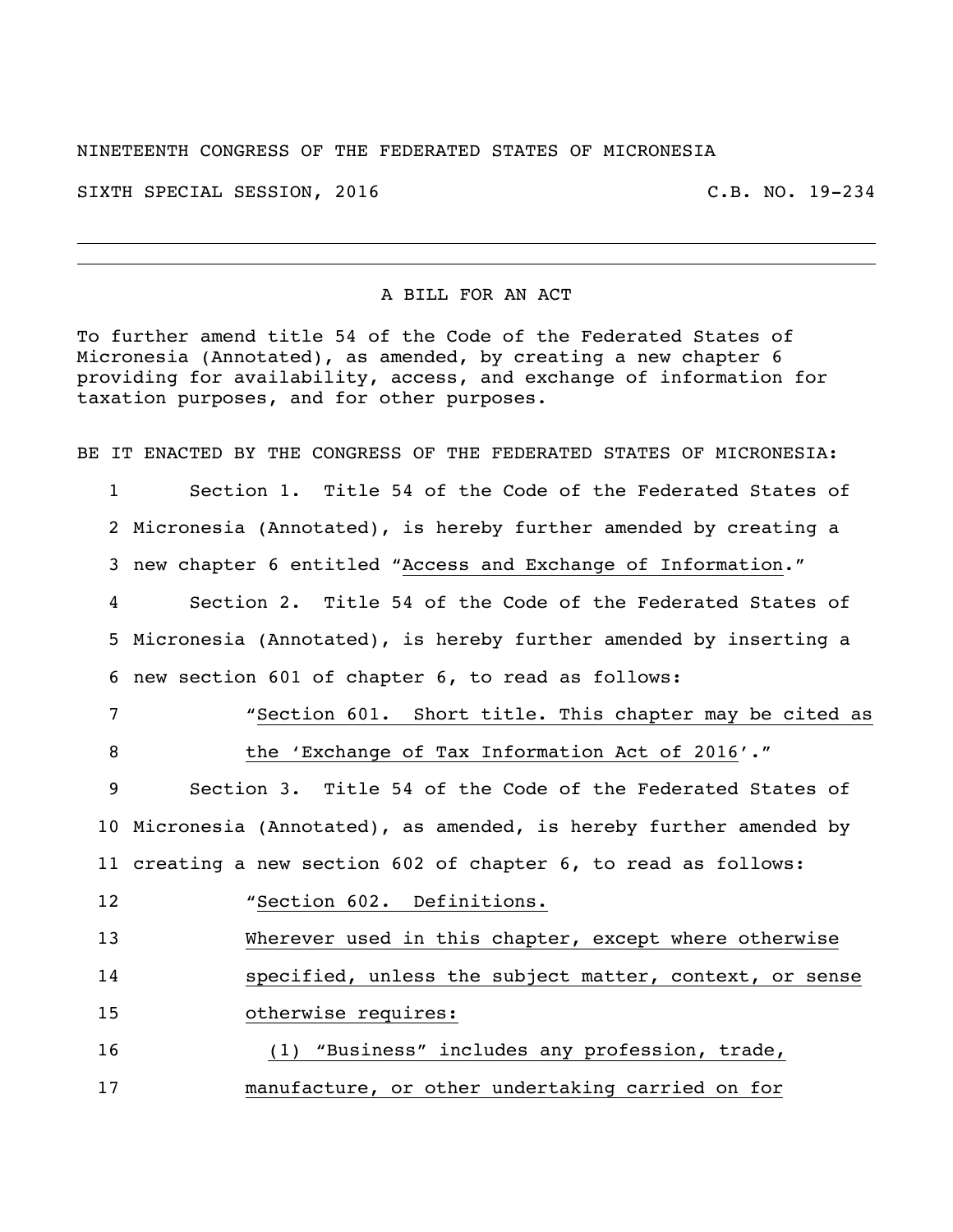| $\mathbf{1}$ | pecuniary profit in the Federated States of Micronesia,             |
|--------------|---------------------------------------------------------------------|
| 2            | but not including employment.                                       |
| 3            | (2) "Customs and Tax Administration" means the                      |
| 4            | division in the Department of Finance that is charged               |
| 5            | with administration of national tax laws. It is headed              |
| 6            | by an assistant secretary.                                          |
| 7            | (3) 'Entity' means a company, corporation,                          |
| 8            | partnership, unincorporated association or other                    |
| 9            | business entity, trust, or estate that:                             |
| 10           | (a) is registered in the Federated States of                        |
| 11           | Micronesia;                                                         |
| 12           | (b) has a permanent establishment in the                            |
| 13           | Federated States of Micronesia;                                     |
| 14           | (c) owns assets in the Federated States of                          |
| 15           | Micronesia; or                                                      |
| 16           | (d) in the case of a trust, has a trustee                           |
| 17           | resident in the Federated States of Micronesia.                     |
| 18           | (4) 'Secretary' means the Secretary of the Department               |
| 19           | of Finance and Administration."                                     |
| 20           | Section 4. Title 54 of the Code of the Federated States of          |
|              | 21 Micronesia (Annotated), as amended, is hereby further amended by |
| 22           | inserting a new section 603 of chapter 6, to read as follows:       |
| 23           | "Section 603. Availability of Information.                          |
| 24           | (1) Every business or entity, on or before January 31               |
| 25           | each year, shall provide complete ownership and identity            |

 $\sim$   $\sim$  7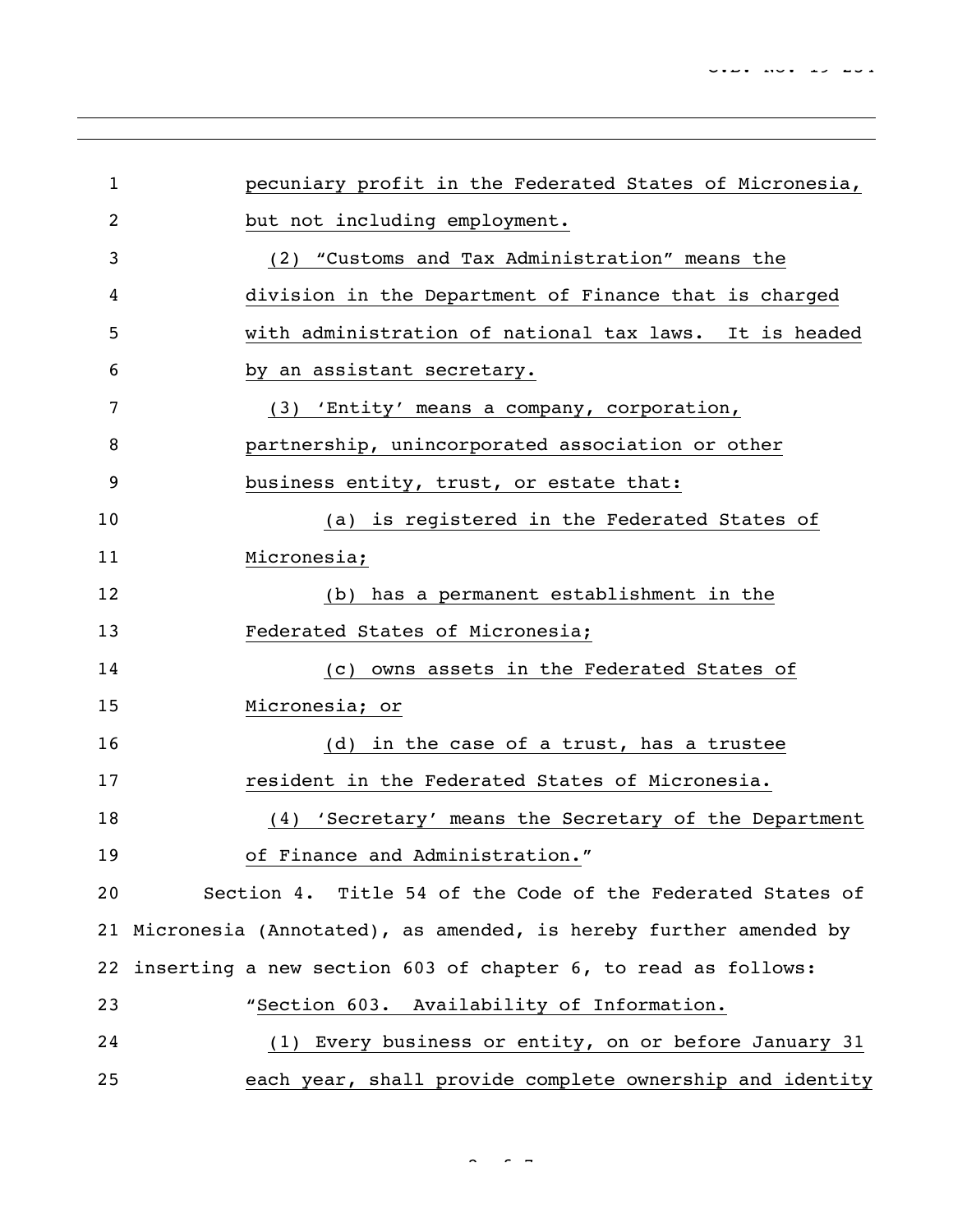| $\mathbf{1}$ | information to the Customs and Tax Administration.<br>The        |
|--------------|------------------------------------------------------------------|
| 2            | ownership information shall be on a form approved by the         |
| 3            | Secretary and shall contain such information as may be           |
| 4            | required.                                                        |
| 5            | (2) Any corporation that has provided ownership                  |
| 6            | information to the FSM National Registrar of                     |
| 7            | Corporations within the previous year may file for an            |
| 8            | exemption from the requirements of subsection (1) of             |
| 9            | this section. The exemption request shall be on a form           |
| 10           | approved by the Secretary and shall contain such                 |
| 11           | information as the Secretary may require.                        |
| 12           | (3) A business or entity may request an extension of             |
| 13           | time to file the information required by this section of         |
| 14           | up to 90 days."                                                  |
| 15           | Section 5. Title 54 of the Code of the Federated States of       |
| 16           | Micronesia (Annotated), as amended, is hereby further amended by |
| 17           | inserting a new section 604 of chapter 6, to read as follows:    |
| 18           | "Section 604. Accounting Records.                                |
| 19           | (1) Every business or entity shall maintain                      |
| 20           | accounting records for a period of six years that:               |
| 21           | Correctly explain all transactions;<br>(a)                       |
| 22           | (b) Enable the financial position of the                         |
| 23           | business or entity to be determined with reasonable              |
| 24           | accuracy; and                                                    |
| 25           | (c) Allow financial statements to be prepared.                   |

 $\sim$   $\sim$  7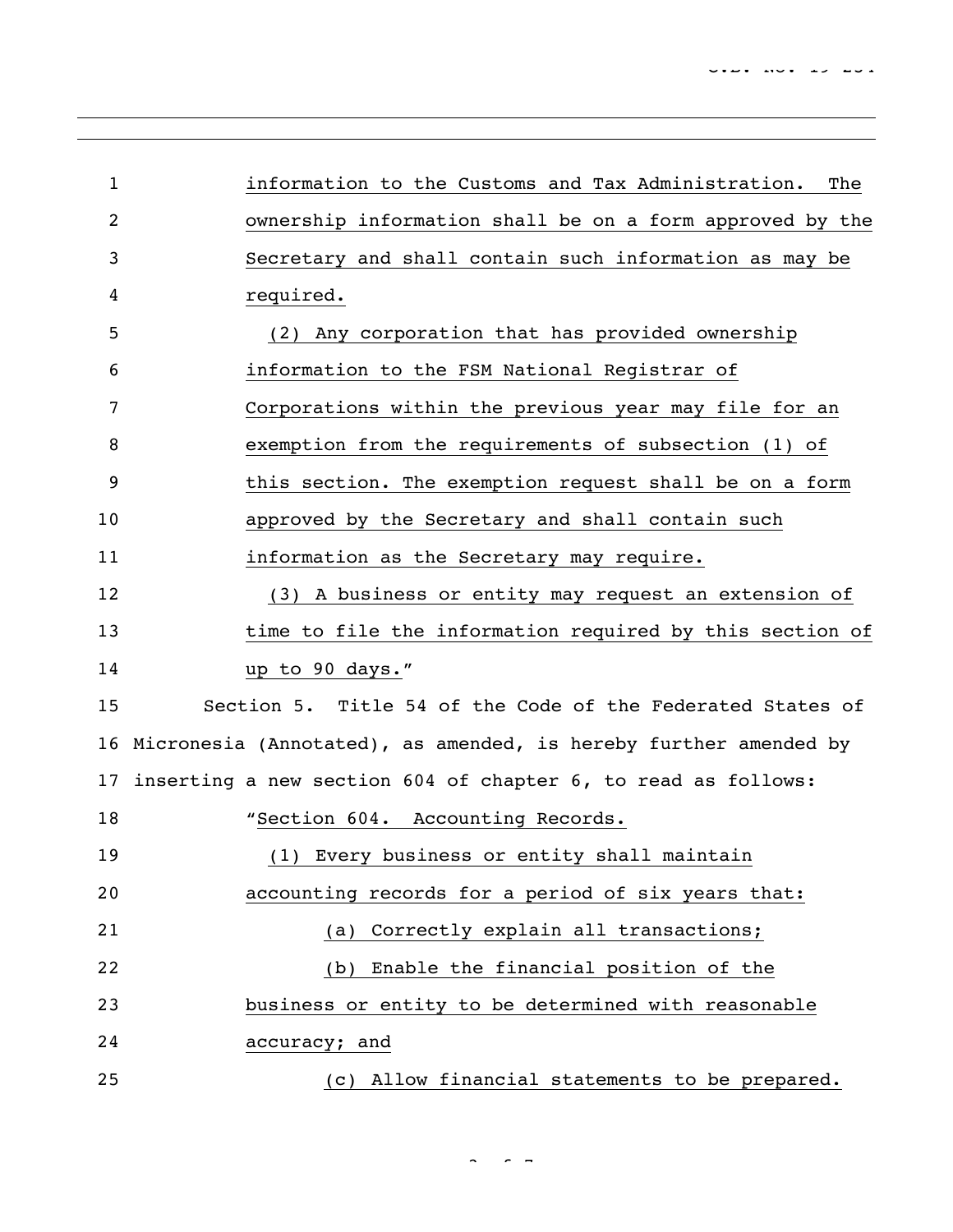| $\mathbf{1}$ | (2) Every business or entity shall maintain                      |
|--------------|------------------------------------------------------------------|
| 2            | underlying documents of all transactions such as                 |
| 3            | invoices and contracts for a period of six years.                |
| 4            | (3) The Secretary may by regulation provide for                  |
| 5            | simplified accounting record retention requirements for          |
| 6            | small businesses and entities."                                  |
| 7            | Section 6. Title 54 of the Code of the Federated States of       |
| 8            | Micronesia (Annotated), as amended, is hereby further amended by |
| 9            | inserting a new section 605 of chapter 6, to read as follows:    |
| 10           | "Section 605. Exchange of Information.                           |
| 11           | (1) Subject to ratification by Congress, the                     |
| 12           | Executive branch may negotiate and execute treaty with           |
| 13           | another country on the exchange of tax information. Upon         |
| 14           | entry into force of such treaty, the Secretary may enter         |
| 15           | into agreement or agreements with foreign counterpart to         |
| 16           | implement the terms of treaty.                                   |
| 17           | (2) Any exchange of information concluded with other             |
| 18           | nation under subsection (1) or subsection (2) of this            |
| 19           | Section shall provide for reasonable safequards against          |
| 20           | unauthorized or improper disclosure of confidential              |
| 21           | information.                                                     |
| 22           | (3) Any exchange of information pursuant to an                   |
| 23           | agreement entered into under subsection (1) or                   |
| 24           | subsection (2) of this section shall be exempt from any          |
| 25           | confidentiality or secrecy provisions provided for by            |

 $\cdot$   $\cdot$   $\cdot$   $\cdot$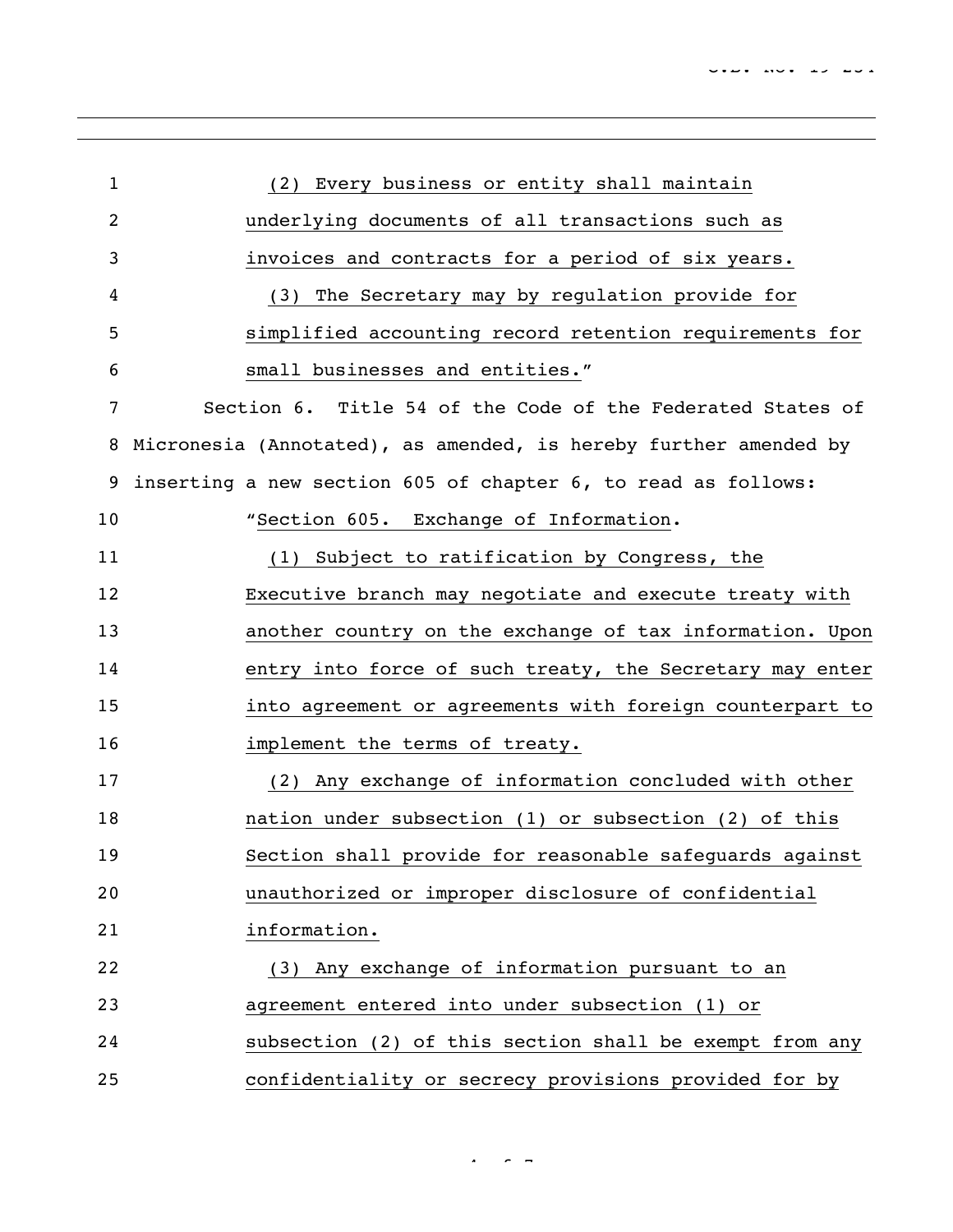| 1  | law, but only to the extent permitted under treaty or            |
|----|------------------------------------------------------------------|
| 2  | agreement."                                                      |
| 3  | Section 7. Title 54 of the Code of the Federated States of       |
| 4  | Micronesia (Annotated), as amended, is hereby further amended by |
| 5  | inserting a new section 606 of chapter 6, to read as follows:    |
| 6  | "Section 606. Power to Obtain Tax Information.                   |
| 7  | The Secretary shall have authority to use any<br>(1)             |
| 8  | statutory powers to the extent granted in this title to          |
| 9  | obtain access to tax information for the purpose of              |
| 10 | complying with a request for exchange of tax                     |
| 11 | information, including:                                          |
| 12 | (a) powers to summon persons to provide                          |
| 13 | testimony or provide documents;                                  |
| 14 | (b) powers to summon third parties to provide                    |
| 15 | testimony or provide documents;                                  |
| 16 | powers of access to records; and<br>(C)                          |
| 17 | powers of and seizure.<br>(d)                                    |
| 18 | Any substantive restrictions or procedural<br>(2)                |
| 19 | requirements associated with the exercise of statutory           |
| 20 | access powers for a domestic tax purpose shall apply in          |
| 21 | a like manner when exercising such powers for the                |
| 22 | purpose of complying with a request for exchange of tax          |
| 23 | information.                                                     |
| 24 | (3) The powers provided by this section shall be                 |
| 25 | exercised subject to such privileges as may be                   |

5 of 7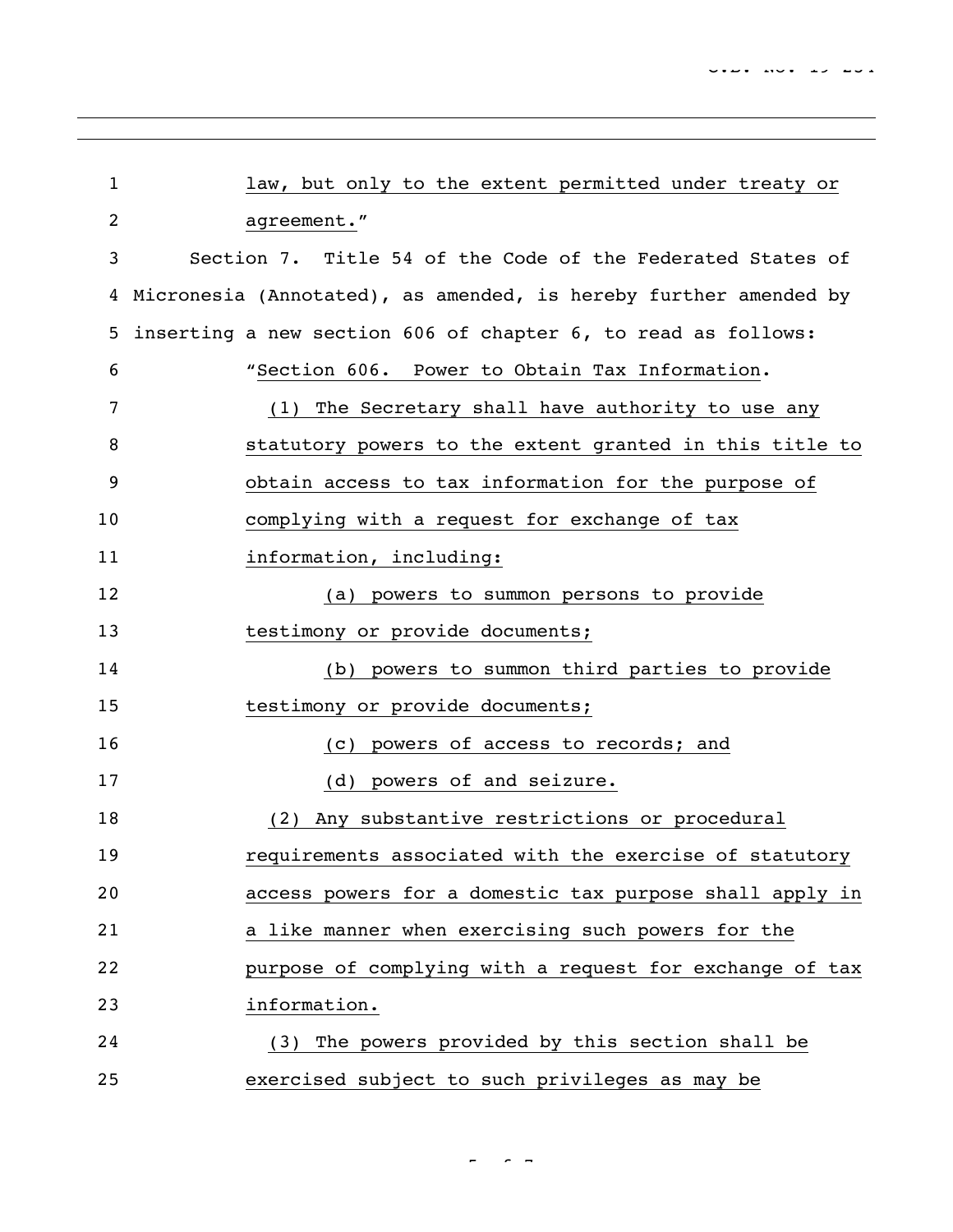| $\mathbf{1}$   | recognized by the FSM Supreme Court, but shall not be            |
|----------------|------------------------------------------------------------------|
| $\overline{c}$ | subject to contractual duties of confidentiality, and            |
| 3              | shall not be subject to professional ethical                     |
| 4              | requirements not recognized by the law of privilege."            |
| 5              | Section 8. Title 54 of the Code of the Federated States of       |
| 6              | Micronesia (Annotated), as amended, is hereby further amended by |
| 7              | inserting a new section 607 of chapter 6, to read as follows:    |
| 8              | "Section 607. Civil Penalty.                                     |
| 9              | If any business or entity fails to provide ownership and         |
| 10             | identity information as required under this chapter on           |
| 11             | or before the date set, unless prior to that date such           |
| 12             | taxpayer applied for and received an extension for               |
| 13             | reasonable cause, the business or entity shall pay a             |
| 14             | penalty of \$100 per month until such information is             |
| 15             | provided."                                                       |
| 16             | Section 9. Title 54 of the Code of the Federated States of       |
| 17             | Micronesia (Annotated), as amended, is hereby further amended by |
| 18             | inserting a new section 608 of chapter 6, to read as follows:    |
| 19             | "Section 608. Criminal Penalty.                                  |
| 20             | Any person, business or entity who willfully violates            |
| 21             | any of the provisions of this chapter, or any license,           |
| 22             | rule, or regulation issued thereunder, shall upon                |
| 23             | conviction be imprisoned for a period of not more than           |
| 24             | one year, or fined not more than \$50,000, or both."             |
| 25             | Section 10.<br>Title 54 of the Code of the Federated States of   |

 $\sim$   $\sim$  7